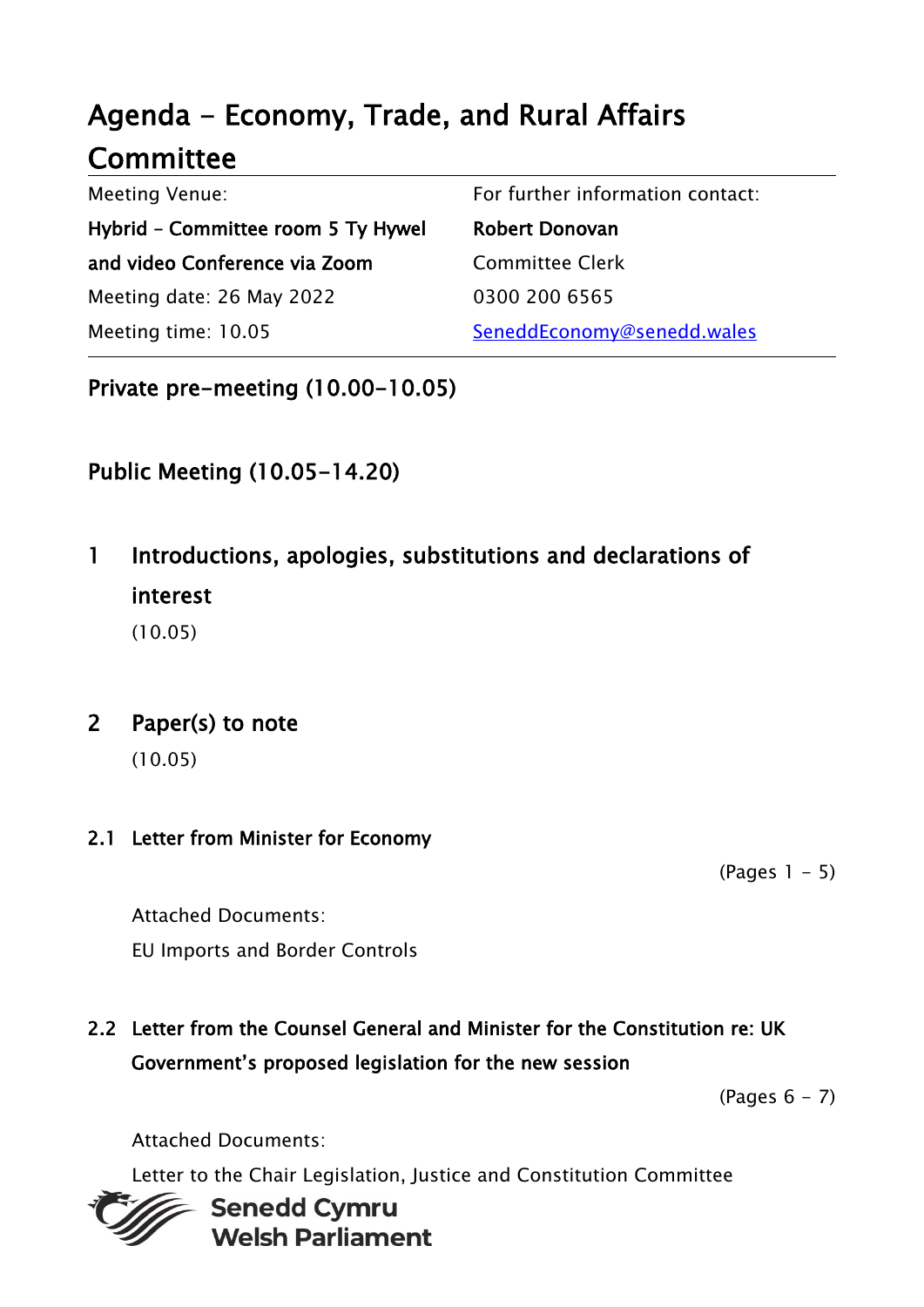#### 2.3 Letter from the Minister for Rural Affairs and North Wales, and Trefnydd

(Page 8)

Attached Documents:

Common Agricultural Policy (Cross Compliance Exemptions and Transitional Regulation) (Amendment) (EU Exit) Regulations 2022

### 2.4 Letter from the Chair to The Rt Hon Grant Shapps MP Secretary of State for **Transport**

(Page 9)

Attached Documents:

HGV drivers shortage and associated supply chain issues

#### 2.5 Letter from the Minister for Rural Affairs, North Wales & Trefnydd

(Pages 10 - 11)

Attached Documents:

Sea Fisheries (Amendment) Regulations 2022

#### 3 Cost of Living - Workforce

(10.05-10.55) (Pages 12 - 31) Dr Steffan Evans, Head of Policy (Poverty), The Bevan Foundation Shavanah Taj, General Secretary, Wales Trades Union Congress Dr Deborah Hann, Citizens Cymru Wales Attached Documents: Research brief Evidence from The Bevan Foundation

### Break (10.55-11.00)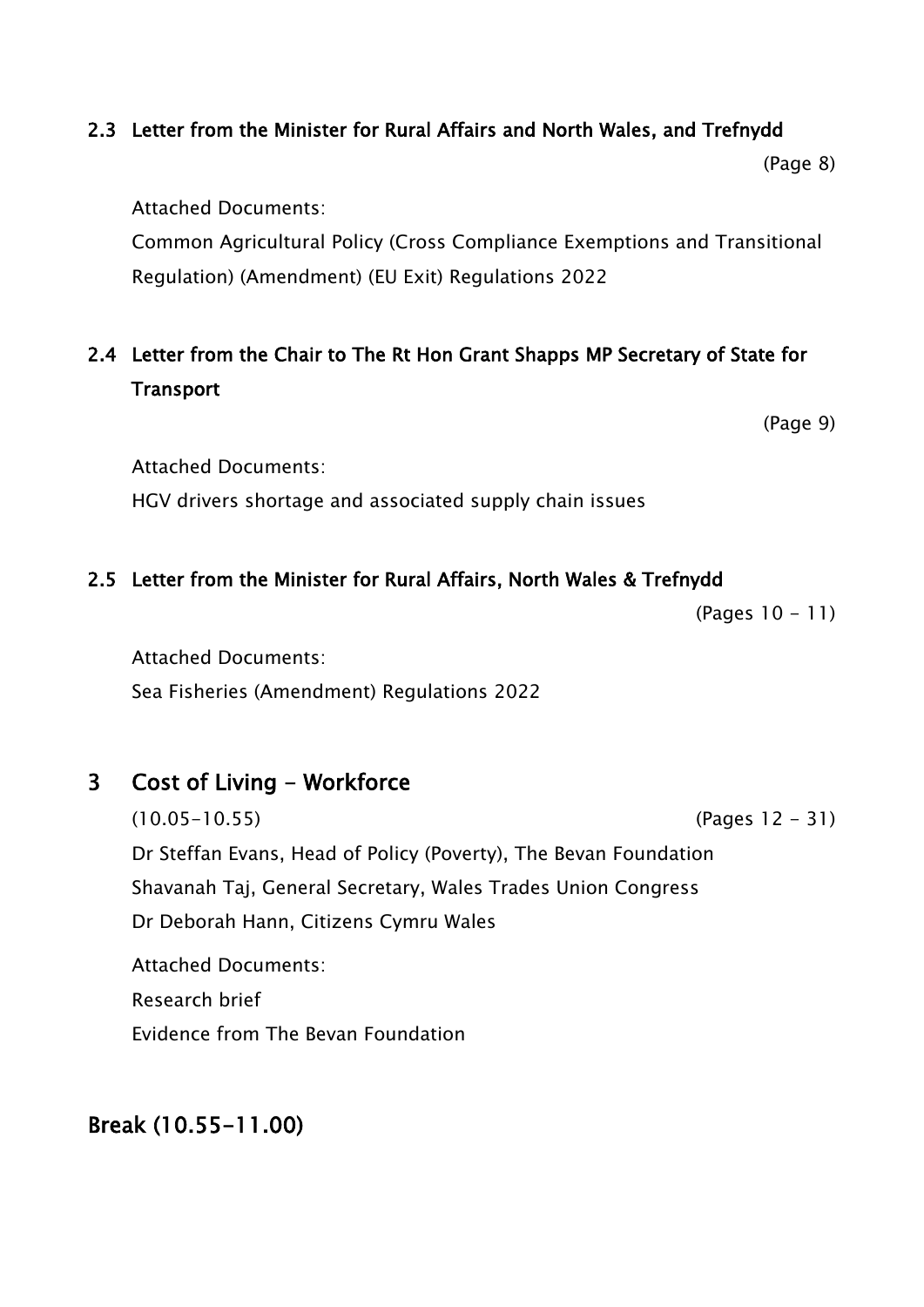#### 4 Cost of Living - Businesses

(11.00-11.50) (Pages 32 - 37) Leighton Jenkins, Assistant Director, CBI Wales Dr Llŷr ap Gareth, Senior Policy Adviser, Federation of Small Businesses Chris Noice, Communications Director, Association of Convenience Stores

Attached Documents: Evidence from Federation of Small Businesses

#### Break (11.50-12.30)

#### 5 Cost of Living - Rural communities

(12.30-13.20) Professor Mark Shucksmith OBE, School of Architecture, Planning & Landscape, Newcastle University Ceri Cunnington, Cwmni Bro Ffestiniog Jackie Blackwell, Ynys Mon Citizens Advice

#### Break (13.20-13.30)

### 6 UK-New Zealand Free Trade Agreement

(13.30-14:20) (Pages 38 - 49) Sam Lowe, Director Trade, Flint-Global Emily Rees, Senior Fellow at European Centre for International Political Economy Professor Michael Gasiorek, University of Sussex Attached Documents: Research brief